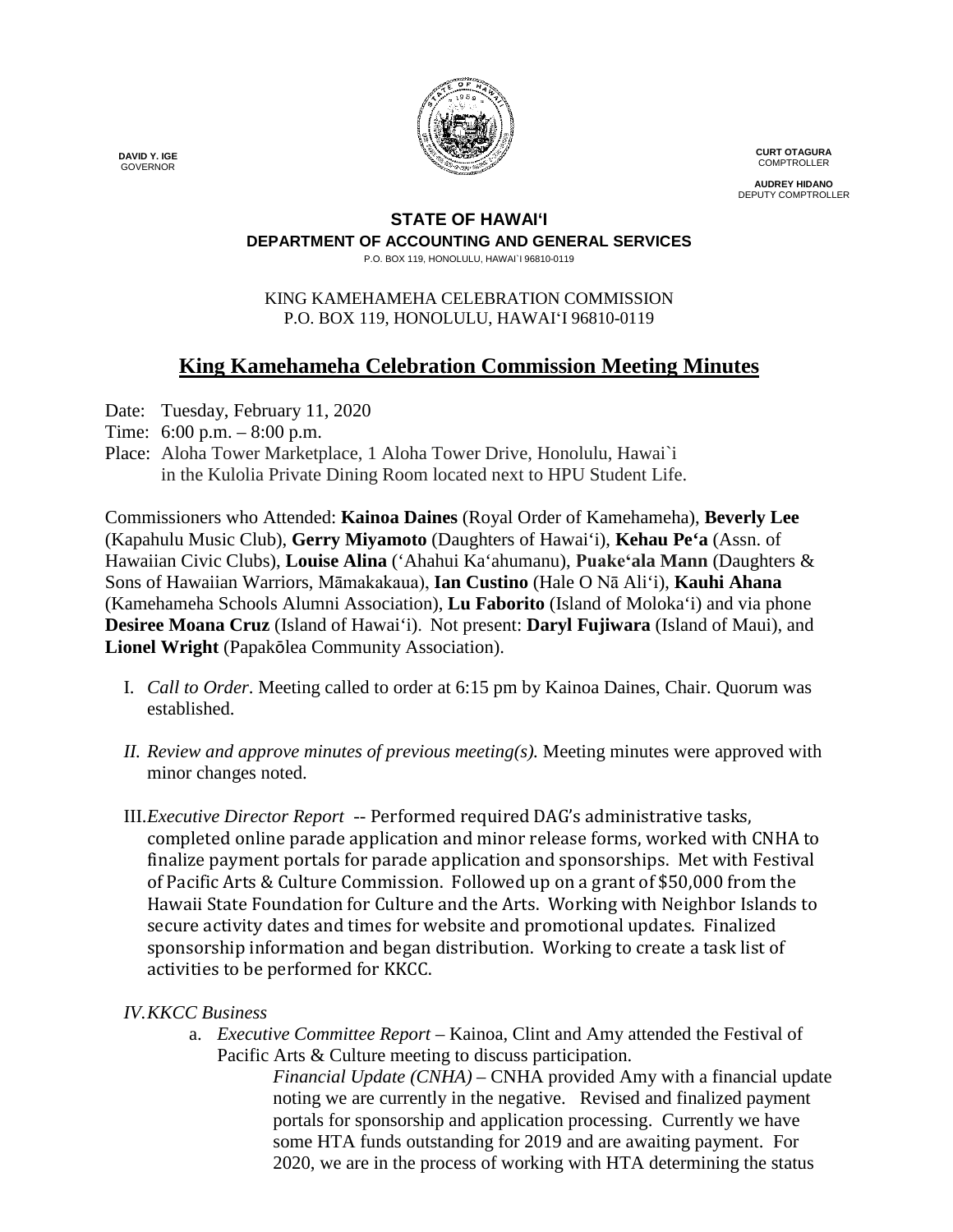of the grant submitted and are awaiting confirmation. We are waiting to determine level of participation from Festival of Pacific Arts & Culture to find out what amount HTA will be providing as a sponsorship.

- b. *Kaua'i Report –* Lyah Kama-Drake's name and application has been submitted to the Governor and we are awaiting confirmation and the results of a criminal background check. The next meeting for KKCC-Kauai will take place on Wednesday, February 19.
- c. *O`ahu Report* --

i. *i. Lei Draping Ceremony, (Friday, June 12, 2020, 2:30 pm – 4:30 pm)* – The time of the event will be changed on the website from 2:30 pm – 4:30 p.m. The suggested protocols were discussed and it was determined the vote would be postponed to next month. Kainoa and Amy to prepare a document for review which will be distributed in advance and voted on during the next meeting. Puakeʻala read a letter from Daughters & Sons of Hawaiian Warriors, Māmakakaua regarding their suggestions for the lei draping. As the event has grown there are more time constraints related to the Judiciary as well as HFD's participation. It was universally agreed upon that an RSVP to present lei, oli, hula, ho`okupu, etc. be introduced. Also that all organizations with a seat on the Commission would be given an opportunity to present an offering would be considered and an internal deadline set for that response as well. The quantity of lei to be presented by Festival of Pacific Arts & Culture and other protocol has not yet been determined but will have an impact on our timing. It was recommended that we vote to nominate someone to establish an investigatory committee to be lead on the Lei Draping and work out who should take the lead on the mound during the event. Mapuana will once again be asked to perform closing protocol on the mound. Once the new protocols have been established, letters will be distributed to the organizations that have traditionally participated as well as posted on our website and included in our public relations efforts. Also, the cultural advisor for Kohala has agreed to provide some standard procedures via a workshop and suggestions for all of the lei draping ceremonies in the future. Currently 'Ahahui Ka'ahumanu will take the lead and continue to plan and order as they have in the past. Any additional elements required will be added and organized by Amy once Festival of Pacific Arts & Culture has determined their level of participation. Daughters & Sons of Hawaiian Warriors, Māmakakaua have requested that their event held at the statue be added to our calendar of events.

iii. *ii. 104th Annual King Kamehameha Celebration Floral Parade (Saturday, June* 13, 2020, 9:30  $am - 1$   $pm$ ) – Mo'i applications are currently online, as well as parade applications. Currently Festival of Pacific Arts & Culture has advised that they have 14 units participating with each unit to include a banner, car, walking unit or trolley possibly for kapuna. There will be no horses or floats. Beverly gave an update for the P $\bar{a}$ 'u Units that the mandatory Rules and Regulation Meeting will take place this coming Sunday. As for the review stands, Festival of Pacific Arts & Culture would like to see the scripts translated into French and 'Ōlelo Hawai'i as well as provided in English and they would handle that task. Clint Kalaola gave a report as he is waiting to determine how many representatives we will have from the Festival of Pacific Arts & Culture. We will need to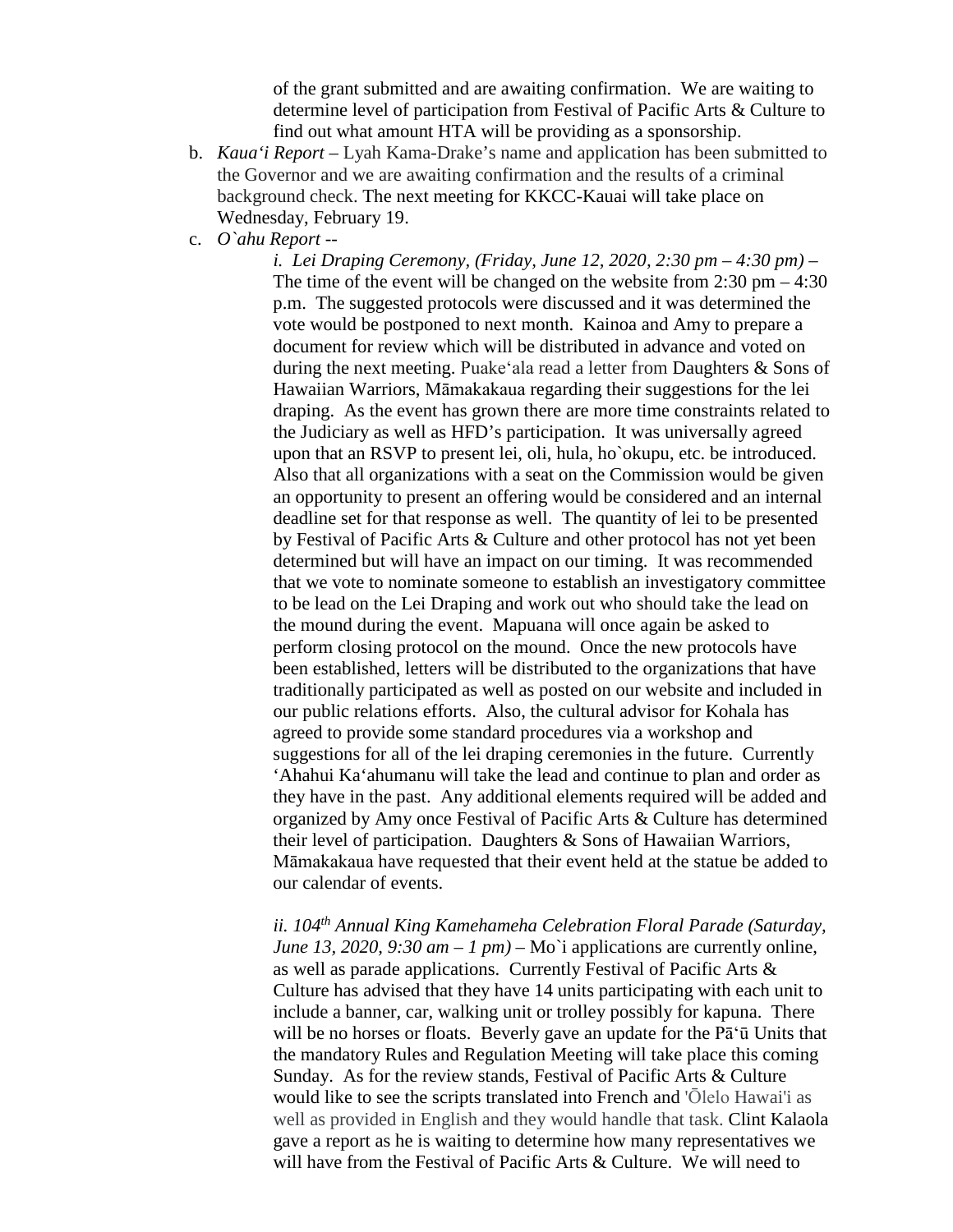determine where the floats are going to be built as well as staging participants. Their participation will increase our need for volunteers, costs for lua, security, etc. They will also need to determine locations for their potential reviewing stands.

*iv. King Kamehameha Celebration Ho'olaule'a, (Saturday, June 13, 2020, 2 pm – 8 pm)*– Clint Kalaola gave a report that there will be two stages this year with ethnic and traditional entertainment featured will take place from Mauka to Makai. The time will be from  $2 \text{ pm} - 8 \text{ pm}$ . We are looking to have a cultural practitioner tent should any of the countries from Festival of Pacific Arts & Culture wish to do any demonstrations. Applications for vendors will be online by next month. The Festival of Pacific Arts & Culture has moved their events at the Royal Hawaiian Shopping Center and Bishop Museum as not to conflict with our event. We are hoping to leverage on the additional attendance and participation this year as a result of the Festival of Pacific Arts & Culture but are awaiting confirmation of participation to finalize logistic. We are shooting to have confirmations by the end of March.

- d. *Moloka'i Report* It doesn't look like the parade will be happening on Saturday, June 13 but the Ho`olaule`a will take place on Sunday, June 14. Lu advised she did not need to clone the Honolulu online application for Moloka`i as she has been primarily working directly with participants.
- e. *Maui Report* Nothing to report.
- f. *Lāna'i Report* Nothing to report.
- g. *Hawai'i Island Report* (Desiree Moana Cruz) *Hilo Statue* – Nothing to report.
- *h. Commission Reports*

*i. i. Legislative* – (Kehau Pe`a) Nothing to report at the legislature however it was discussed if we should establish some trademark or licensing fee for use of the statue image in order to protect the image and likeness of King Kamehameha.

*ii. Statuary –* (Desiree Moana Cruz) Desiree is working closely with the group in Hilo to sort out the details for the transfer of the Hilo statue to the State of Hawai`i.

*iii. Retention –* (Beverly Lee) Beverly Lee reported that we have not yet heard anything from Punahele Pires who has been nominated to be the new Waimanalo Hawaiian Homestead Association Commissioner. If we don't hear something in the near future we will consider possibly removing their seat from the Commission. In addition, Ben Cockett and Heli Silva have been considered for the Moloka`i seat but neither has officially applied. Awaiting word from Sharon Ibara regarding the proposed Commissioner to replace Anela Evans Lana`i Commissioner. Awaiting word from Daryl on potential Maui Commissioner replacement but if anyone has any ideas please share them with us. Boards and Commissions will contact candidate when the Governor has confirmed the nomination and the candidate will go before them to testify prior to the end of the legislative session.

*ii. iv. Roles and Responsibilities of Commissioners –* (Kainoa Daines) A document with suggested Roles and Responsibilities was distributed to the Commissioners at the last meeting for review and discussion. This document will be discussed in more detail and roles determined at the next meeting.